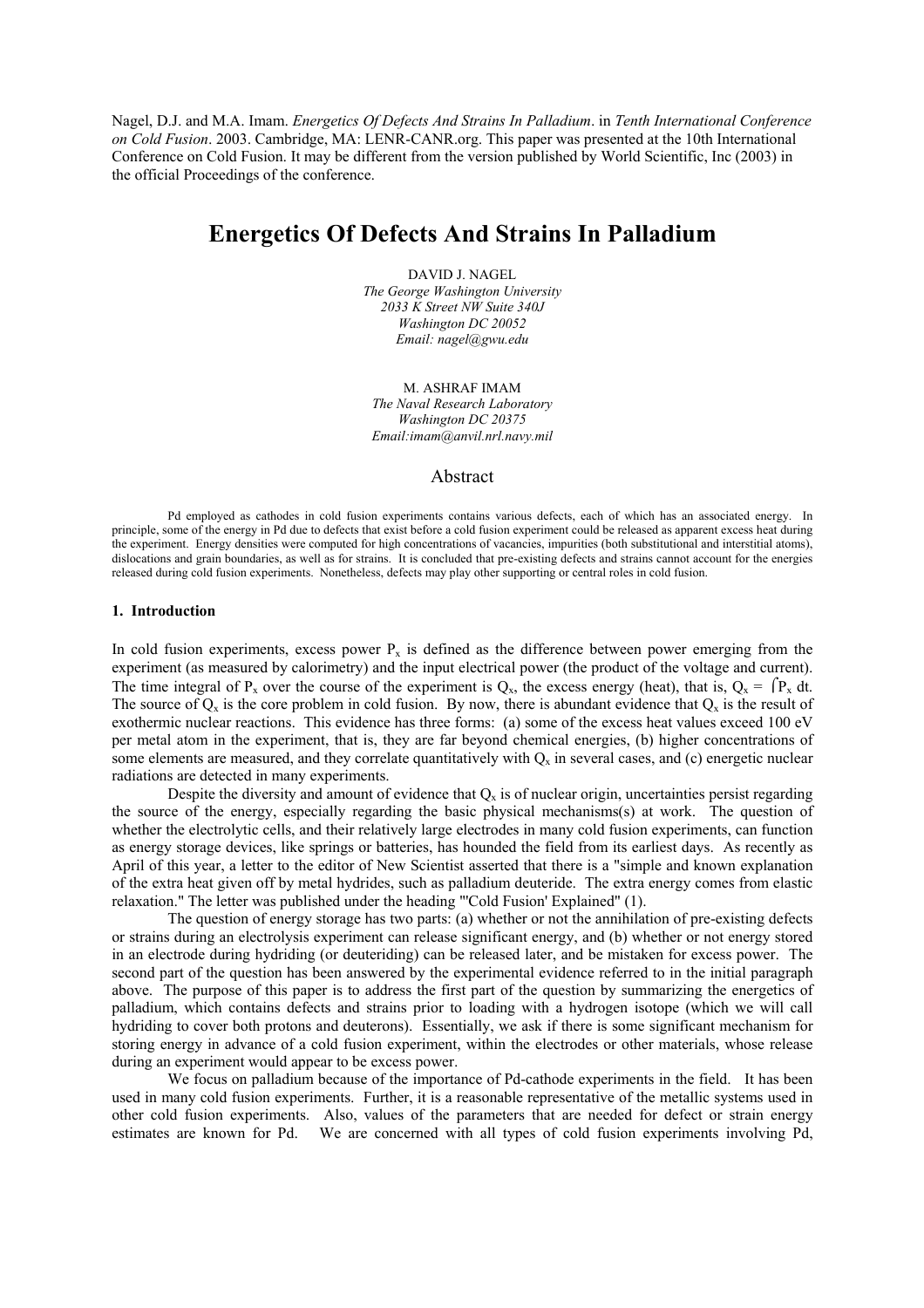including loading by thermodynamic, electrochemical and kinetic means. However, we will often make reference to the Pd cathodes in electrochemical experiments.

The energies stored in the starting material can be organized according to the dimensionality (D) of the defect structure, namely 0-D point defects (vacancies, or substitutional or interstitial impurities), 1-D line defects (dislocations), 2-D planar defects (grain boundaries, twin boundaries, stacking faults and surfaces) and 3-D elastic distortion (strains). For extreme concentrations of most of these defects, and a high isotropic linear elastic deformation, we computed the energy densities per cubic centimeter. The setup of each calculation, the parameters and conversion factors employed, and the results obtained for major types of defects are presented and discussed in the following sections.

## **2. Vacancies**

Energy is required to create a vacancy in a material. The energy is that needed to break bonds with neighboring atoms. That is, the loss of binding energy between the missing atom and its surrounding atoms constitutes most of the vacancy creation energy. The lattice relaxation that occurs around a vacancy decreases the energy needed for creation of a vacancy.

 At any temperature, there is a thermodynamic equilibrium concentration of vacancies in a material. The higher temperature, the higher will be the vacancy concentration. Pd has 6.8 x  $10^{22}$  atoms per cm<sup>3.</sup> Assuming a high temperature of 500  $^{\circ}$ C, the vacancy fraction in Pd is about 10<sup>-10</sup> (2). Hence, the number of vacancies is near 6.8 x  $10^{12}$  per cm<sup>3</sup>. The vacancy formation energy is about 1 eV (3). So, we arrive at: 6.8 x  $10^{12}$  eV x 1.6 x  $10^{-19}$  J/eV, or about  $10^{-6}$  J/cm<sup>3</sup> for the energy density due to vacancies. Hence, vacancies can "store" only very small energies in Pd, even if the temperature is high compared to temperatures in most cold fusion experiments. At room temperature, the vacancy concentration is five orders of magnitude smaller than at  $500\,^0C$ .

We note that Fukai and his colleagues have shown that the vacancy concentrations in the Pd-H system can approach 20% under special conditions (4,5). They exposed Pd (and Ni) to hydrogen gas at a pressure of 5Gpa (about 50K atmospheres) and 700-800 °C. Complexes of H and vacancies formed with high densities. When the H was removed, the vacancies remained in high concentrations. Whether or not these observations are germane to cold fusion experiments is unclear. The effective pressures in electrochemical loading experiments are very high. Commonly, more than 10 protons or deuterons pass through each Pd unit cell face on the cathode surface each second during loading. However, the ambient temperatures in cold fusion experiments are usually near room temperature  $(25 \degree C)$ . The *in situ* dynamic x-ray diffraction experiments employed by Fukai et al could be applied with great effect in cold fusion experiments.

The hydriding and dehydriding processes in cold fusion experiments cannot remove all the initial vacancies in a sample of Pd. Their presence is a thermodynamic imperative. However, even if vacancies could be made to disappear, it is clear that their annihilation during a cold fusion experiment cannot account for observed excess energies.

# **3. Substitutional and Interstitial Impurities**

Atoms other than palladium can reside in a palladium lattice in two types of positions. They can occupy lattice sites in place of palladium atoms (substitutionals) or they can reside in locations between the normal lattice sites (interstitials). Each of these possibilities will be discussed in turn.

 Putting larger atoms on lattice sites in place of Pd atoms requires energy due to the strain introduced into the lattice in the neighborhood of the substitutional. Conversely, small substitutional atoms permit some lattice relaxation in their region. In both cases, the electronic binding energies also change for most substitutionals. Despite these differences, the energy per substitutional is near 1 eV (6). We assume that 1 in 1000 atoms is a substitutional impurity, that is, the Pd is "3 9s" pure, or has 1000 ppm of substitutional impurities. This is a very high value for an impurity concentration. Hence, we have: 6.8 x  $10^{22}$  Pd/ cm<sup>3</sup> x  $10^{-3}$ substitutionals/Pd x 1 eV/substitutional x 1.6 x  $10^{-19}$  J/eV, or about 10 J/cm<sup>3</sup>. This energy density is significant, but the assumed substitutional impurity level is rather extreme.

 Placing atoms of any elements above hydrogen into interstitial positional within a Pd lattice introduces strain into their neighborhood, and requires energy. Such dissolution also involves energy changes due to redistribution of the metallic bonding electrons near the impurity atom. However, similar to the case for substitutional atoms, the creation energy for interstitials in close to 1 eV per atom (7). If we again assume that the lattice has a high concentration of interstitial atoms, namely 1000 ppm, then the same arithmetic applies, and the energy density due to interstitials is about  $10 \text{ J/cm}^3$ .

 It is important to note that extracting the energy, during a cold fusion experiment, that is due to the creation of substitutional or interstitial impurities in a Pd lattice *prior to* the experiment is possible only if the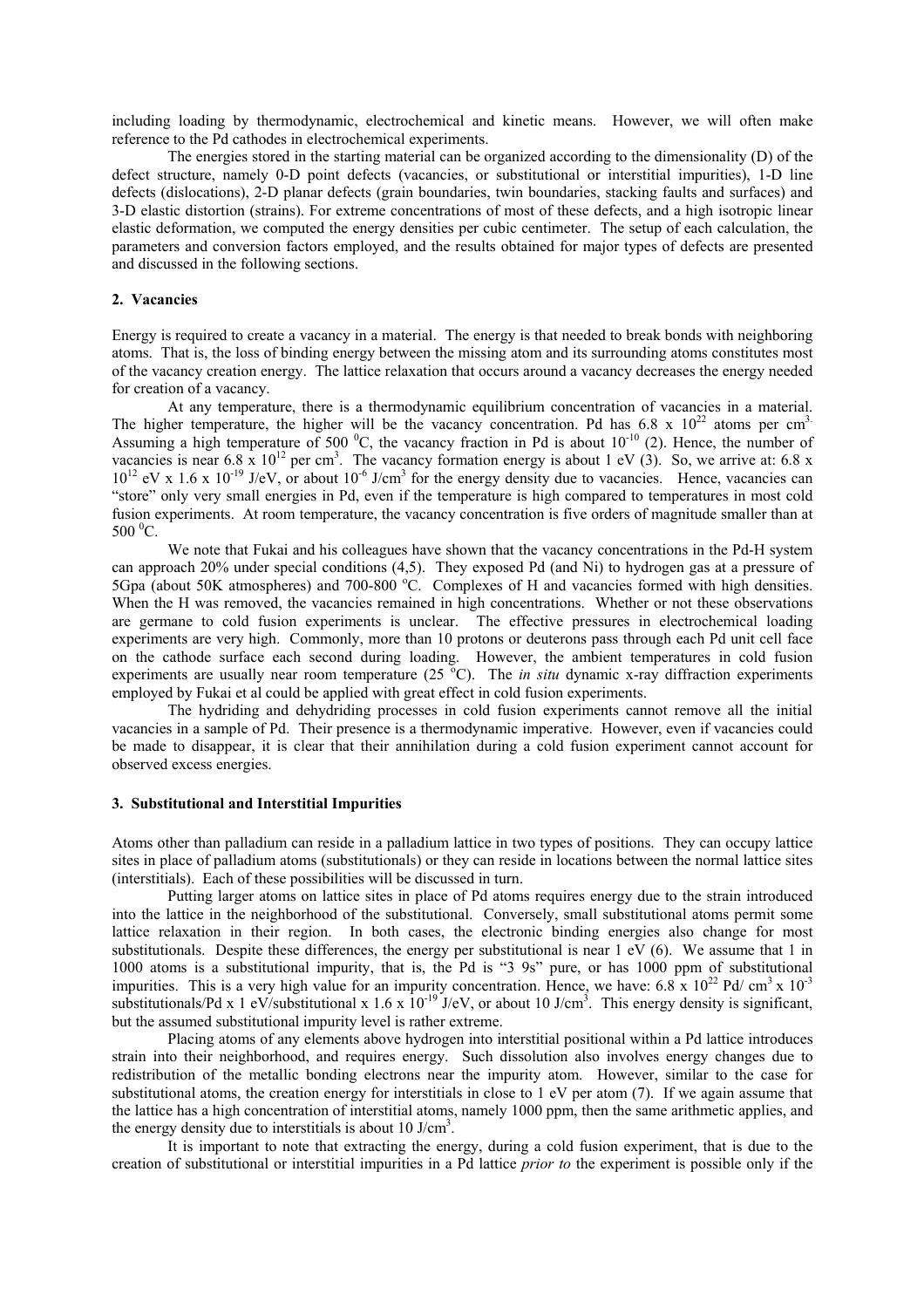impurities are removed in the course of the hydriding or dehydriding. And, the decrease in the entropy of the system would partially offset the decrement in the energy due to removal of impurities. If the impurities are not removed, their creation energy cannot appear as apparent excess power and energy. It is possible that the redistribution of impurity atoms during an experiment will relieve some lattice stress and release some energy, but that would be relatively small compared to the creation energies of impurities or the energies associated with dislocations or grain boundaries, which are given in the following sections. In short, the presence of substitutional or interstitial impurity atoms in a Pd lattice will not lead to significant apparent excess energies in cold fusion experiments.

Additional comments can be made regarding impurities in cold fusion experiments, aside from their potential role as an energy storage mechanism. These deal with the possibilities that impurities either (a) are involved in setting up the conditions conducive to nuclear reactions at low energies, or (b) actually participate in such reactions. The Appendix contains material on these additional potential roles for impurities.

### **4. Dislocations**

Dislocations are thought of as linear defects because their length greatly exceeds their width within a lattice. They are of two basic types, called edge and screw dislocations. For both, their creation can be conceptualized as beginning with a cut into a lattice. In the case of edge dislocations, an extra plane of atoms is inserted into the cut and the lattice closed. The name comes from the extra plane having an edge along the length of the dislocation. In the case of screw dislocations, the halves of the original lattice on the sides of the cut are translated parallel to the bottom of the cut and then rejoined. The name comes from the structure of the resulting lattice in which the atomic planes form a spiral, or screw, around the edge of the original cut. Both types of dislocation are classified by a vector, called the Burger's vector, which gives the direction and size of the lattice deformation that was needed to produce the dislocation. For an edge dislocation, the vector is perpendicular to the dislocation and usually equal to a lattice constant in length. Figure 1 shows a schematic

cross section of an edge location, with its Burger's vector. For a screw dislocation, the Burger's vector is parallel to the dislocation and, again, commonly one lattice constant in length.

Since both types of dislocation involve significant local lattice deformations, they have energetic elastic strain fields associated with them. The deformations and associated strains account for the energies required to produce dislocations in a lattice. The energy per unit length for an edge dislocation is  $\mu b^2$  (9), where  $\mu =$  the shear modulus  $(8 \times 10^6 \text{ psi in Pd})$  and b is the Burger's vector (about 0.2 nm for Pd). A very heavily cold-worked



metal has about  $10^{16}$  m/m<sup>3</sup> or  $10^{10}$  m/cm<sup>3</sup> of dislocations (10). It is noted that this distance of 10 million kilometers of dislocation length in 1 cm<sup>3</sup> is remarkable. It is roughly 30 times the earth-to-moon distance. If the dislocations at this high density were arranged in three orthogonal arrays, one for each of the three directions in the lattice, this dislocation density implies that they are spaced by only about 100 lattice constants. This is certainly an extreme defect condition.

We assume the very high dislocation density of  $10^{10}$  m/cm<sup>3</sup> for the isolated dislocations. Using the conversion factors of 1 J = 0.74 ft-lbs and 1 m = 3.28 ft, along with the values for  $\mu$  and b given in the last paragraph, an energy of about 20 J/  $cm<sup>3</sup>$  results. This energy density value is comparable to those for impurity atoms. However, the case for dislocations differs from that for substitutional or interstitial impurities. While it is not clear that impurities will be removed from a lattice during a cold fusion experiment, it is possible that dislocations will be annihilated and their energy recovered. The effects on the dislocation structure and density initially within Pd or other metals due to hydriding to various concentrations and due to dehydriding are not known. In general, the energy associated with existing dislocations should decrease with hydriding and vice versa, even without changes in the dislocation density. Despite such uncertainties, the implication of the above estimate is clear, namely that dislocations cannot be a large source of released energy in cold fusion experiments.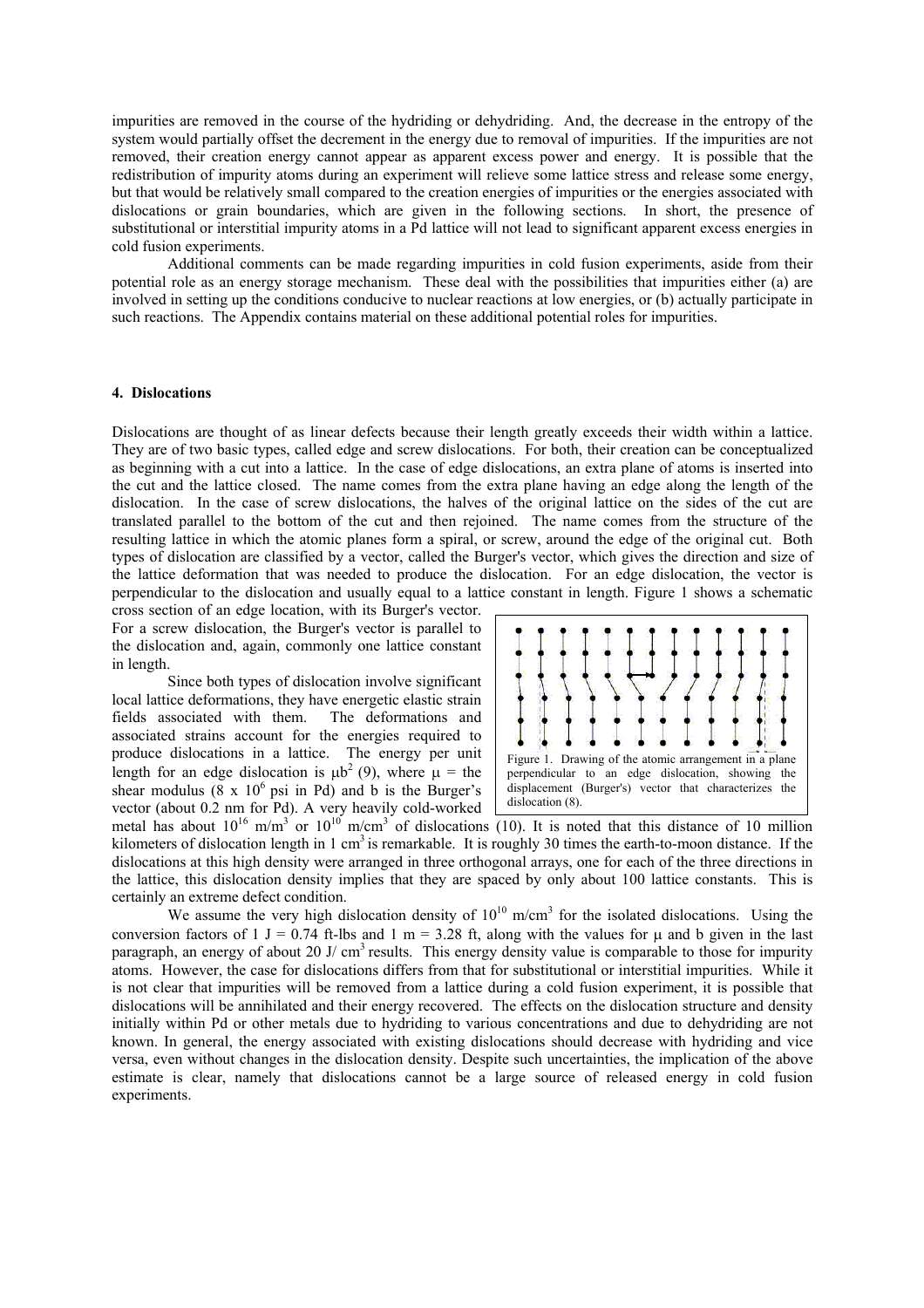#### **5. Grain Boundaries**

Grain boundaries are inter-granular defects that have two dimensions. Such interfacial defects separate regions of materials that have different structures or crystallographic orientations. Grains within materials are essentially single crystals that contain vacancies, and may also contain impurity atoms and dislocations. The boundaries between grains are collections of dislocations in sheets that may be planar or curved. Referring to Figure 1, if edge dislocations are one above another and parallel to each other, the lattices on the sides of the sheet of dislocations have an angle with respect to each other. That angle depends on the density (spacing) of dislocations. The strain fields of the individual dislocations interact, and the energies associated with individual

dislocations add to constitute the formation energy of a grain boundary. If a material with small grains, that is, many dislocations, is annealed, the material attempts to minimize its total grain boundary area and energy by grain growth. Higher temperatures and longer annealing times promote growth of larger grains, as illustrated in Figure 2.

We model the grains in a cubic centimeter of Pd as small cubes bounded by three sets of parallel, equally-spaced planes, one set in each of the three orthogonal directions in the lattice. Take the cubic grains to be S mm on a side. The total area in  $1 \text{ cm}^3$  is  $(10/S + 1)$ 3 planes x 100 mm<sup>2</sup>/plane. Clearly, when S is small, the total area of grain boundaries is large, and the energy associated with the grain boundaries is also large. Hence, we want to consider very small grains in



order to make an estimate of total grain boundary energies that is in error on the side of being too high. To a good approximation, when S is small, the total grain boundary area is 3000/S mm<sup>2</sup>. For  $S = 1 \mu m = 10^{-3}$  mm, the area in 1 cm<sup>3</sup> is 3 x 10<sup>6</sup> mm<sup>2</sup> or 3 m<sup>2</sup>. Grain boundary energies are generally about 1 J/m<sup>2</sup> (12), so the energy due to grain boundaries is about 3 J/ cm<sup>3</sup>. Again, we arrive at a small energy density, despite the extreme assumption of micrometer-sized grains.

Because grain boundaries are made up of 2-D arrays of dislocations, it is possible to compare dislocation and grain boundary energies by using the energies per unit dislocation length (1-D) from the last section and the energy per unit grain boundary area (2-D) from this section. If an inter-granular angle θ of 0.1 radian (about  $6^\circ$ ) is assumed, then the energies in 1 cm<sup>3</sup> are 0.1 mJ for *both* the arrayed (but non-interacting) dislocations and for the arrayed (and interacting) dislocations in a grain boundary. Apparently, the overall strain field energy of dislocations is roughly independent of whether they are isolated or in an ordered array. However, it must be noted that grain boundary energies do depend on the inter-grain angle θ. Maximum grain boundary energies occur for  $\theta$  near 30°, and near 6°, they have a value near 50% of the maximum. Taking this into account would make the computed energy for interacting dislocations in a grain boundary half of that for the same number and length of non-interacting dislocations. If the reverse were true, then grain boundaries would be unstable and they would tend to disassemble into separate dislocations.

As with dislocations, the effects on the grain structure initially within Pd or other metals due to hydriding to various concentrations and due to dehydriding are not known. However, again, grain boundaries cannot account for the excess energies seen in many cold fusion experiments, even if they were entirely destroyed during the experiment.

# **6. Lattice Strains**

Deformations can affect an entire three-dimensional object, such as the cathode in an electrochemical cell. There are two primary types of strains, plastic and elastic. Plastic strains are permanent in the sense that they remain after the applied forces that created them are removed. They are the result of the creation or multiplication of dislocations within the lattice of the material forming an object. Plastic strains can be very large, for example, when a rod is drawn (swaged) into a wire. Elastic strains are not permanent, but go away when the force that produced them is removed. Such strains are relatively small because the forces causing them have to be below the "elastic limit", above which plastic deformation occurs and the material can no longer spring back to its original shape.

The energy density computed in Section 4 for dislocations in a very highly deformed material *prior to* a cold fusion experiment are germane to plastic deformations that might be caused *during* an experiment.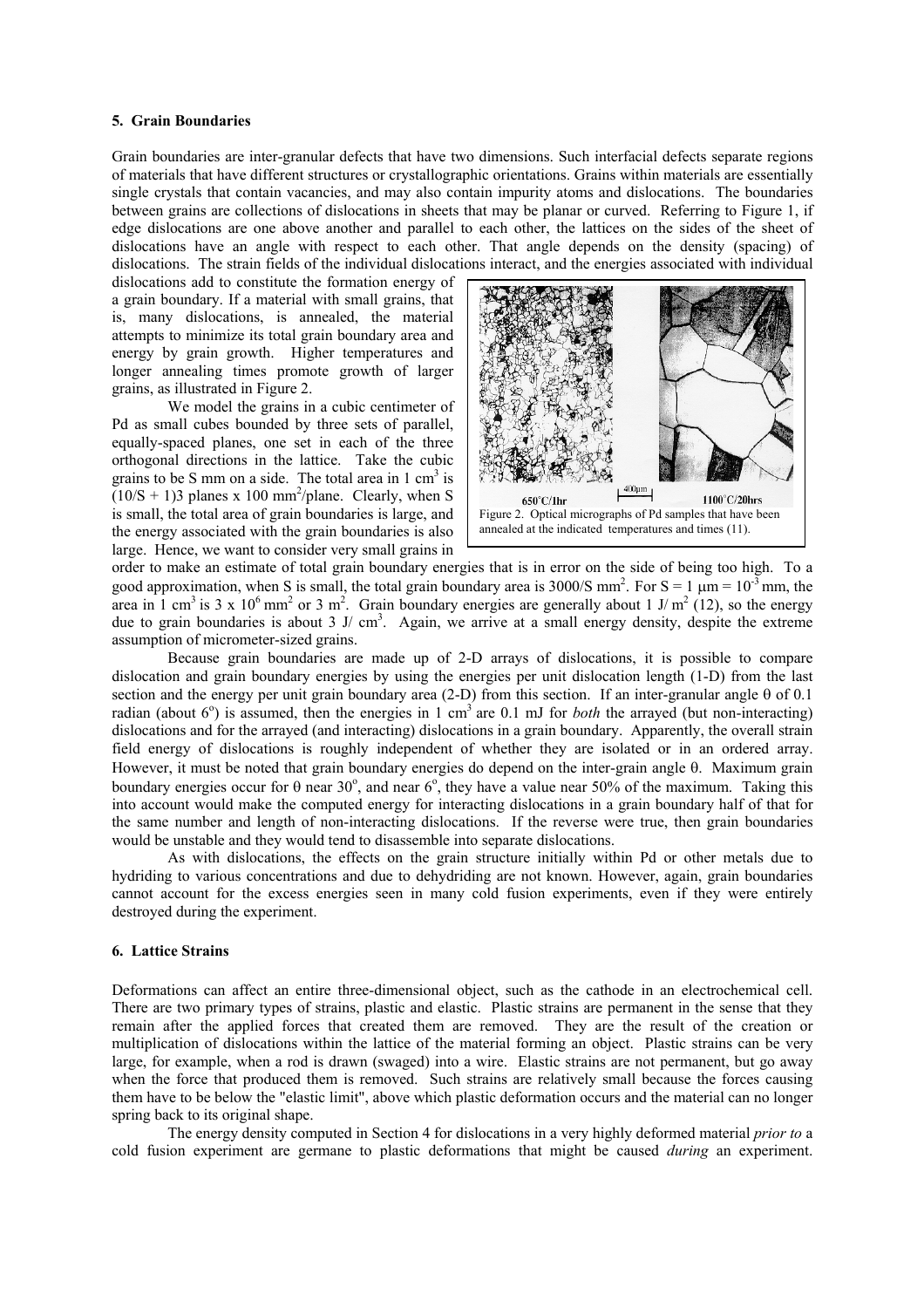However, plastic deformation due to applied stresses does not generally occur during cold fusion experiments, so we limit our attention to elastic changes in the lattice.

The "elastic relaxation" mentioned in the letter from Stecki (1) is a change in the lattice parameter of Pd when it undergoes the *internal chemical change* of losing the hydrogen or deuterium, which had been loaded into the lattice. It is not the result of any *external mechanical change.* Since external mechanical forces are not commonly applied to the materials during cold fusion experiments, elastic deformation is usually not relevant to such experiments. However, the relatively few cold fusion experiments that have employed high pressures did strain the Pd or other involved materials. It is easy to estimate the energy density that can reside in the lattice strains during high-pressure cold fusion experiments.

 Elastic deformation can be produced by two kinds of forces, (a) isotropic pressure in all directions simultaneously, which squeezes a lattice into a smaller volume, and (b) shear forces that act to deform a lattice in particular directions, without major changes in the volume of the deformed object. Applied shear forces are not relevant to cold fusion experiments. We consider isotropic pressure as indicative of the energetics of lattice strains, and most germane to pressurized cold fusion experiments.

Isotropic pressure can be expressed as  $P = K \times \Delta V/V$ , where the bulk modulus  $K = 180 \times 10^6$  Pa for Pd (14) and ∆V/V is the relative volume change due to the pressure. We take a large elastic deformation of 1%, so  $\Delta d/d = 10^{-2}$  or  $\Delta V/V = 10^{-6}$ . The work per unit area is (F  $\Delta d/\Delta r$ ea) = P/area. Considering the six faces of a cube 1 cm on a side, and using the conversion factors of 1 Pa =  $N/m<sup>3</sup>$ , 1 N = 0.225 lbs and 1 J = 0.74 ft-lbs, the elastic strain energy per cm<sup>3</sup> is  $10^{-2}$  J. This value is very small, entirely unable to explain the excess energy in cold fusion experiments.

## **7. Other Defects**

The defects discussed above are not the only defects that can occur in the materials in cold fusion experiments. Notably, a few other types of 2-D defects, besides grain boundaries, are known. In some crystals, twins can form. These are essentially lattices that are mirror images of each other across a "twin boundary". Such boundaries have low energies relative to grain boundaries. For example, a grain boundary in copper has an interfacial surface energy of about 646 mJ/m<sup>2</sup>, while the energy of a twin boundary in Cu is only about 44  $mJ/m<sup>2</sup>$  (15). Stacking faults are 2-D defects in the arrangement of adjacent planes of atoms in a lattice. They also have much lower energies than grain boundaries. The stacking fault energy for Pd is 180 mJ/m<sup>2</sup> (15). The overall area of twin boundaries and stacking faults are small compared to the grain boundary area we employed in Sections 5. Hence, the energies associated with twin boundaries and stacking faults are not important energy reservoirs in cold fusion experiments.

It is possible, in principle, that very energetic states can exist on the 2-D exterior surfaces of materials that go into cold fusion experiments. However, the fact that materials are introduced into cold fusion experiments in ordinary laboratory air militates against the importance of such energetic surfaces. That is, the presence of oxygen, humidity and other constituents of air, or an electrolyte liquid, would relieve energetic surface states through physical adsorption or chemical absorption onto the surfaces involved. In any event, the surface energies of clean materials are in the range of  $1-3$  J/m<sup>2</sup>, so a cathode with 10 cm<sup>2</sup> would have only a few mJ of surface energy (15).

 Cracks can be considered as a 2.5 dimensional defect. That is, they are essentially planar, but do have some extent in the directions perpendicular to the plane of the crack. There are two kinds of energy associated with cracks, surface energies and lattice deformation or strain energies in the region of a crack tip. It is known that the presence of cracks in cathodes in cold fusion experiments makes it impossible to reach the high loading (ratio of deuterons to Pd atoms) that are prerequisite to the observation of excess heat. That is, cathodes with cracks are not important in cold fusion experiments, so we ignore such defects.

 Voids are hollow regions within materials and can, in principle, exist within cold fusion materials. They might be produced by either the presence of bubbles in a casting or by coalescence of vacancies. Voids in Pd are rare, so the energy associated with their surfaces can also be ignored.

It appears that only some of the defects considered in the sections above are potentially germane to the energetics of cold fusion experiments.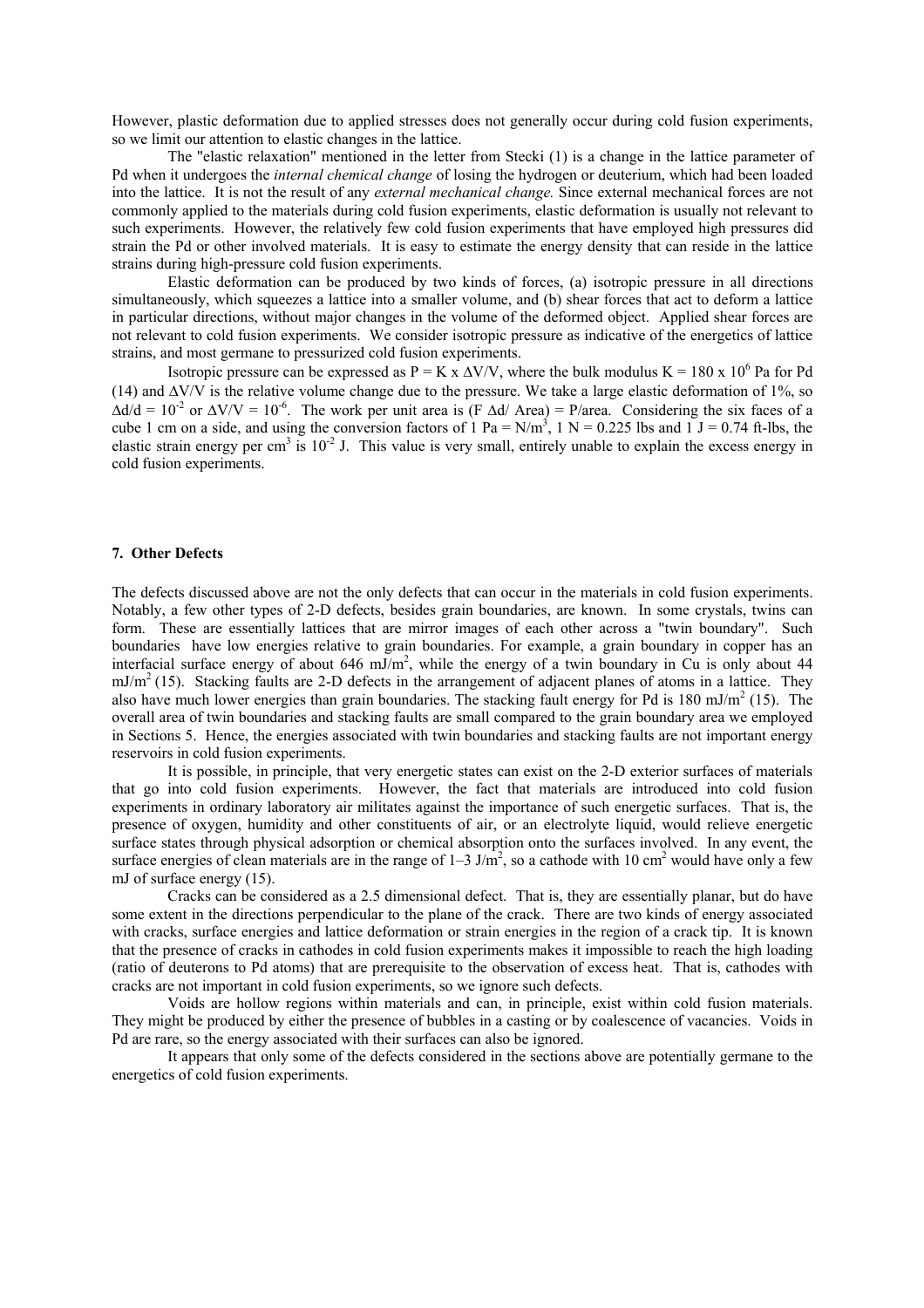### **8. Summary and Discussion**

The following table summarizes the defect energy densities, given in  $J/cm<sup>3</sup>$ , that were presented in Sections 2 through 6, for extreme assumptions of defect densities and uniform deformation.

| <b>Defect or Condition</b> | <b>Assumption</b>                                      | J/cm <sup>3</sup> |
|----------------------------|--------------------------------------------------------|-------------------|
| Vacancies                  | $T = 500^{\circ}$ C, so Vacancy Fraction = 10 exp(-10) | $\sim 10^{-6}$    |
| Substitutionals            | Part per thousand impurity, i. e., "3 9s" pure.        | $\sim$ 10         |
| Interstitials              | Part per thousand impurity, i. e., "3 9s" pure.        | $\sim$ 10         |
| Dislocations               | Heavy Cold Work = 10 exp(16)m per m exp(3)             | $\sim$ 20         |
| <b>Grain Boundaries</b>    | Very Small (micrometer size) Grains                    | $\sim$ 3          |
| Isotropic Deformation      | 1% linear deformation in the lattice constant          | $\sim 10^{-2}$    |

The values in the table show that total annihilation of the initial defects in a cold fusion experiment would yield, at most, less than 50 J of apparent excess energy. If that energy were entirely released, this would produce an apparent excess power of 50 W for 1 sec, 5 W for 10 sec, 500 mW for 100 sec, 50 mW for 1000 sec or 5 mW for  $10K$ sec from a Pd cathode 1 cm<sup>3</sup> in volume.

As already stated, the release of all energy from point defects (vacancies, and both substitutional and interstitial impurities) is highly unlikely. The dislocation density assumed to make the energy estimate for 1-D defects is very extreme, probably at least a few orders of magnitude too large. Similarly, the assumed grain size for the 2-D defects is very small, and the computed grain boundary energy may also be orders of magnitude high. Hence, more realistic potentially available energies and powers are very much smaller than those cited in the previous paragraph.

Many cold fusion experiments have cathodes with volumes well below 1 cm<sup>3</sup>. Correspondingly smaller energies or powers would possibly be available from defects or strains in such cases. Hence, the energies stored in defects within the starting material are generally insufficient to account for observed excess energies in many cold fusion experiments, even if those energies could be entirely released by defect destruction during the processes of hydriding or deuteriding. We note that, because defect energies in Ni are generally similar to those in Pd, the rough estimates made above for Pd also apply to Ni in cold fusion experiments.

Interestingly, 1 J per cm<sup>3</sup> corresponds to an average of only  $10^{-4}$  eV per atom in Pd. This is quite a low energy density, which can be appreciated by comparing it with the heat (vibrational) energy of Pd near "room temperature". We use  $3/2kT$  as an estimate of vibrational energy in a solid like Pd, with Boltzman's constant  $k =$ 1.38 x 10<sup>-23</sup> J per degree Kelvin. For a temperature of 300  $^0$ K, the vibrational energy per atom is 3.9 x 10<sup>-2</sup> eV, which is about 400 times the energy density corresponding to 1 J per  $cm<sup>3</sup>$ . For comparison, the electron affinity, heat of formation, binding energy and ionization energy for Pd are all on the scale of 1 or more eV per atom. If every Pd atom had about 1 eV of additional energy, the material would be a plasma with a temperature above 10,000 K. The defect energies we estimated, averaged over the Pd atoms in one cubic centimeter, give only very small volumetric energy densities, and, hence, small possible apparent excess energies.

Many questions about the dynamics of defects in Pd and other metals during hydriding and dehydriding remain unanswered. Research to determine the variation in vacancy concentrations and spatial distributions during and after hydrogen isotope dynamics in Pd is clearly needed, if vacancies play a role in cold fusion. Similarly, the effects of hydriding and dehydriding on any of the many possible substitutional and interstitial atom types, concentrations and distributions appear to be unknown and possibly relevant to the field of cold fusion. The changes in dislocations and grain boundaries, for different types and concentration of both these defects, with the type, concentration and dynamics of hydrogen isotopes, are other areas of ignorance. The interactions of these various types of defects might also be important, for example, the creation or annihilation of vacancies, dislocations and grain boundaries as they intersect each other. Further, the segregation of substitutional and interstitial impurities in the stress fields around dislocations and grain boundaries could play a role in creating the conditions needed for nuclear reactions at low energies in metallic lattices. In short, relatively little is known about the mechanisms and rates of the dynamics of defects and hydrogen isotopes in materials.

## **Acknowledgement**

Michael Staker provided references to the work of Fukai. We appreciate his assistance.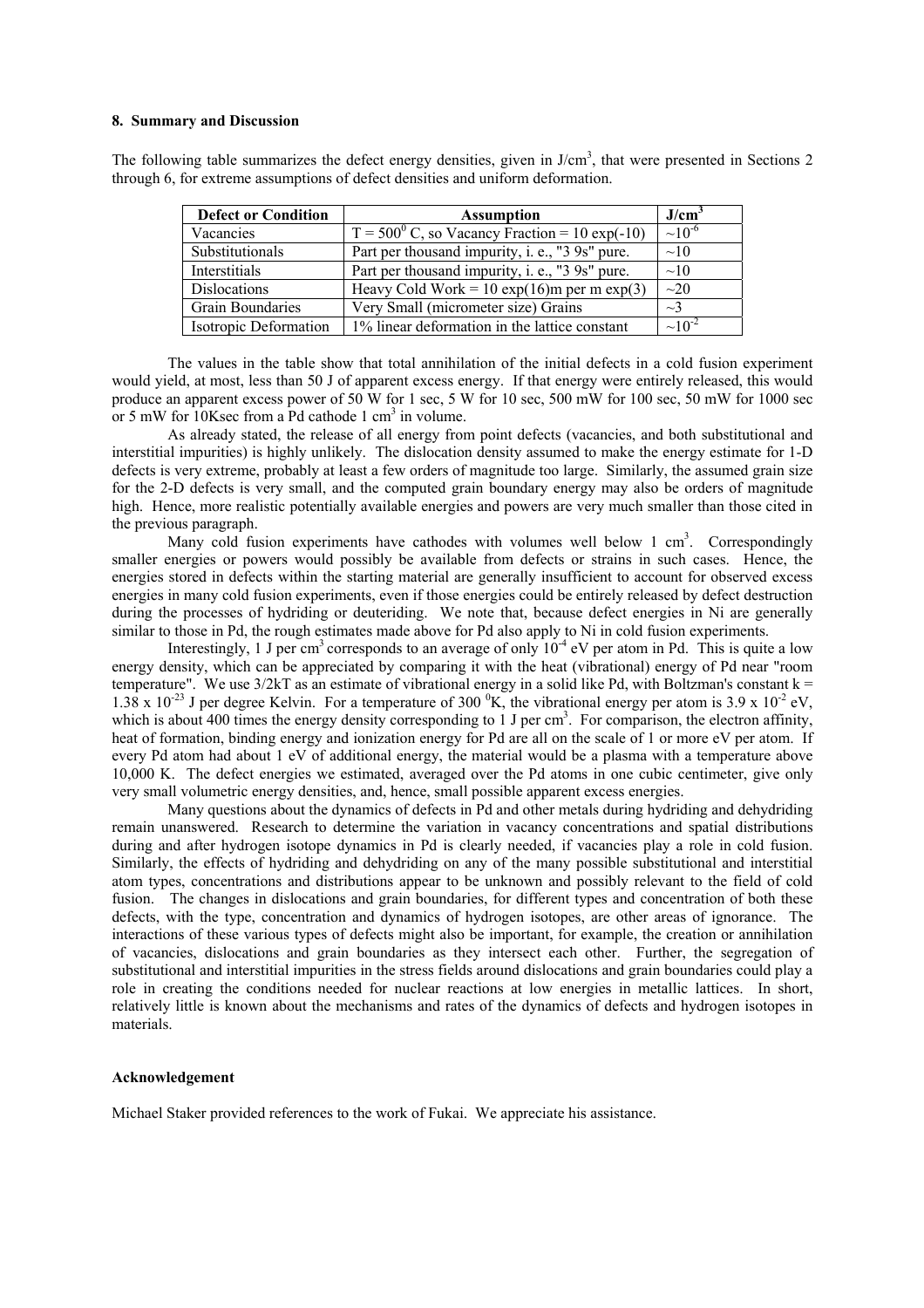## **Appendix: The Role of Impurities in Cold Fusion Experiments.**

The possibility that substitutional or interstitial impurity atoms in Pd could store energy, which would be released during a cold fusion experiment and appear to be excess power, was discussed in Section 3. Here, we are concerned with two other roles that impurities might play in experiments that appear to produce nuclear reactions at low energies in solid materials. Lattice impurities can be of potential importance, either in (a) creating conditions conducive to nuclear reactions not involving them (such as reactions between two deuterons), or (b) actually participating in low energy nuclear reactions (most likely with isotopes of hydrogen). Because of these possibilities, there should be significant attention given to the impurities present in the materials in cold fusion experiments.

 The occurrence of nuclear reactions at low temperatures in condensed matter must require quite special environmental conditions. If that were not the case, it is likely that such reactions would have been observed, studied and understood long ago. Storms called such special locations nuclear active regions or environments (16,17). It is conceivable that such active regions merely involve some combination(s) of chemical species and atomic structure, with the only defects being the inevitable thermodynamic vacancies. However, it seems more likely that impurity atoms, dislocations or grain boundaries would also play a role in forming the special conditions.

 Impurities and other defects in nuclear active regions may perform a catalytic role without participating in the nuclear reactions. However, the critical environment might still be changed due to thermal effects following an exothermic nuclear reaction. There is a growing body of evidence that small crystallites are important for the production of excess heat. If 1 MeV is released into a nano-crystalline cube of Pd measuring 100 nm on a side and the energy distributed uniformly, the resulting temperature rise can be estimated two ways. Using 3 k  $\Delta T/2$  as the increase in atomic vibrational energy,  $\Delta T = 380$  K results. With the specific heat for Pd, namely 26.0 J/Kmole (14),  $\Delta T = 55$  K is obtained. This agreement is actually satisfactory, given the approximate nature of the vibrational calculation (an over estimate), and the fact that the temperature variation of the specific heat was ignored. Halving the nano-crystallite dimension to 50 nm would give ∆T values 8 times higher. Similarly, if 24 MeV were released into a Pd nano-crystallite, substantially higher temperatures would result. Such temperatures are roughly consistent with the IR emission from hot spots on cathode surfaces (18). They might lead to diffusional modification of the defect structures in the nuclear active regions, although the time for which a small region would be very hot is short due to thermal diffusion to the surrounding material.

The second additional role for impurities is the possibility that, if impurities actually participate in nuclear reactions, relatively low concentrations and "burn rates" would yield energies that are relevant to cold fusion (19). Excess powers on the order of 1 Watt appear in many cold fusion experiments. 1 W = 1 J/sec or about 6 x  $10^{12}$  MeV/sec, again using the conversion factor of 1.6 x  $10^{-19}$  J/eV. Hence, if each nuclear reaction gives 1 MeV, 6 x  $10^{12}$  reactions/sec are needed to produce 1 W. In Pd, 1 ppm is about 7 x  $10^{16}$  atoms/cm<sup>3</sup>, so there are about 7 x  $10^{16}$  nuclei of 1 ppm impurities in 1 cm<sup>3</sup>. Hence, reactions of  $10^{-4}$ / sec of a 1 ppm impurity would give 1 Watt, if each reaction gave 1 MeV. This means that total consumption, by 1 MeV exothermic nuclear reactions, of a 1 ppm impurity could yield 1 W for  $10<sup>4</sup>$  sec, or about 3 hours. Higher powers could be available for shorter times for the assumed 1 ppm impurity level, or for similar or longer times for correspondingly higher impurity concentrations. If greater energies were released per nuclear reaction, then higher powers for similar times, or similar powers for longer times, would be possible. The point is that participation of low levels of impurities in nuclear reactions could account for the levels and durations of excess powers measured in many of the reported cold fusion experiments.

Given the multiple potential roles of impurities, it is desirable to have a rather complete inventory of the impurities within materials involved in cold fusion experiments both before and after the experiments. Having such data during experiments would also be of interest, but obtaining it is difficult, at best. Analysis for different elements in Pd at trace concentrations requires a variety of analytical techniques, most of which consume the sample. That is, most impurity concentration measurements require the use of materials from the same lot as the samples that actually go into a cold fusion experiment. This inevitably raises questions about variations of impurity types and concentrations within a lot of materials. Analysis of impurities after a cold fusion experiment has the same challenges, including sacrificing of the cathode or other material for the analysis by many quantitative methods.

There are two other general problems with impurity analyses. The first is simply cost. The determination of trace concentrations usually requires sophisticated equipment in the hands of an experienced operator. The second is the non-uniform spatial distribution of the impurities, especially in post-run samples. This requires sectioning of the relevant materials into numerous small samples and their analysis, again at significant costs.

A review of the experimental literature on low energy nuclear reactions shows that impurity analyses have rarely been thorough. Sometimes, the analysis provided by the supplier of Pd or other materials is